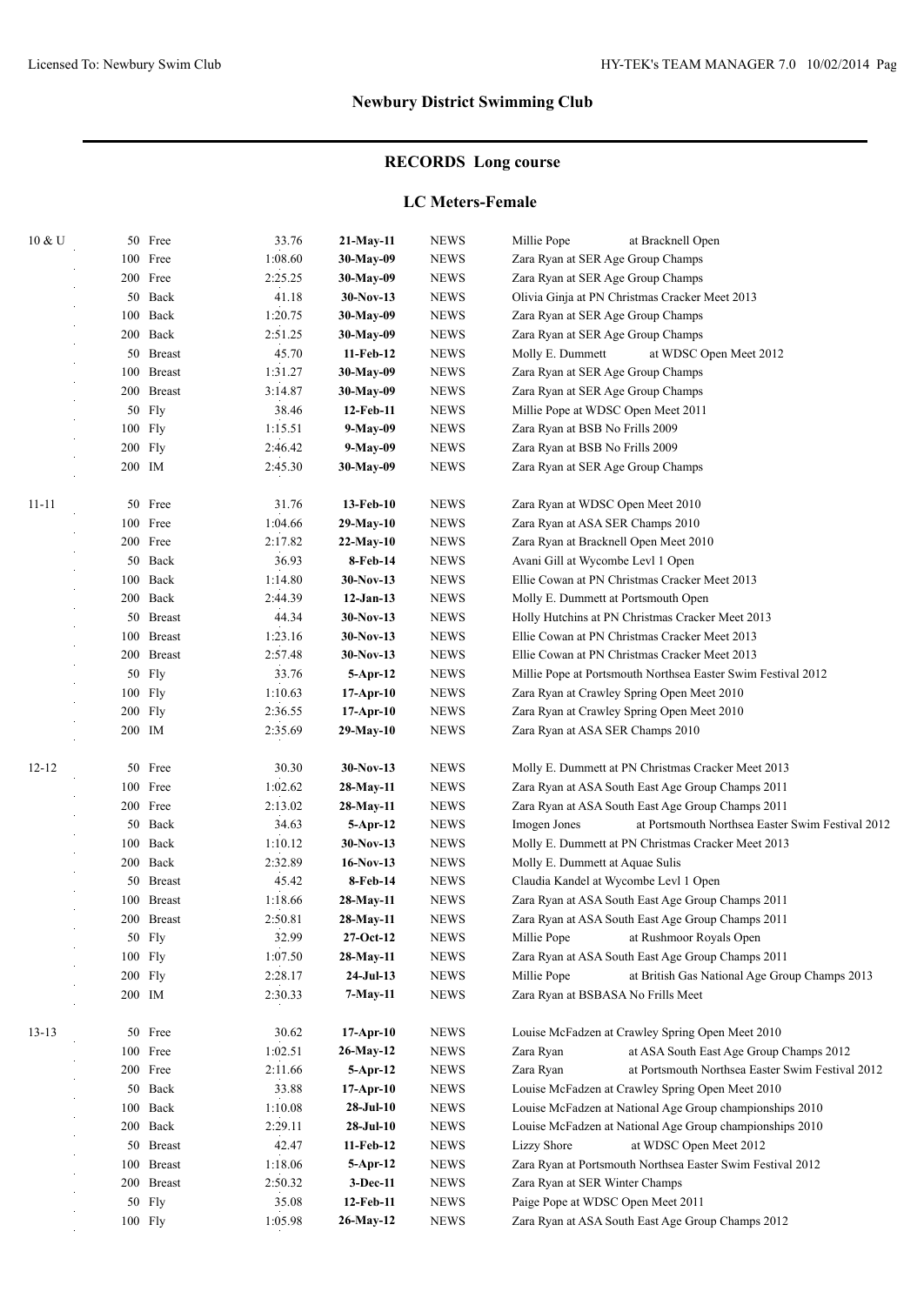# **RECORDS Long course**

| $13 - 13$ |         | 200 Fly    | 2:26.27  | 11-Feb-12    | <b>NEWS</b>                    | Zara Ryan at WDSC Open Meet 2012                                |  |  |
|-----------|---------|------------|----------|--------------|--------------------------------|-----------------------------------------------------------------|--|--|
|           | 200 IM  |            | 2:28.38  | $5-Apr-12$   | <b>NEWS</b>                    | Zara Ryan at Portsmouth Northsea Easter Swim Festival 2012      |  |  |
| 14-14     |         | 50 Free    | 29.17    | $13$ -Apr-13 | <b>NEWS</b>                    | Zara Ryan<br>at Spring Open Meet 2013                           |  |  |
|           |         | 100 Free   | 1:02.89  | $25-May-13$  | <b>NEWS</b>                    | Zara Ryan at ASA South East Regional Age Group Champs           |  |  |
|           |         | 200 Free   | 2:12.45  | $25-May-13$  | <b>NEWS</b>                    | Zara Ryan at ASA South East Regional Age Group Champs           |  |  |
|           |         | 50 Back    | 32.44    | $3-Dec-11$   | <b>NEWS</b>                    | at SER Winter Champs<br>Louise McFadzen                         |  |  |
|           |         | 100 Back   | 1:07.70  | $3-Dec-11$   | <b>NEWS</b>                    | Louise McFadzen<br>at SER Winter Champs                         |  |  |
|           |         | 200 Back   | 2:24.68  | $3-Dec-11$   | <b>NEWS</b>                    | Louise McFadzen at SER Winter Champs                            |  |  |
|           |         | 50 Breast  | 41.13    | 30-Mar-13    | <b>NEWS</b>                    | Fiona Crane<br>at Rushmoor easter Open                          |  |  |
|           |         | 100 Breast | 1:17.92  | 25-May-13    | <b>NEWS</b>                    | Zara Ryan<br>at ASA South East Regional Age Group Champs        |  |  |
|           |         | 200 Breast | 2:47.02  | $25-May-13$  | <b>NEWS</b>                    | Zara Ryan<br>at ASA South East Regional Age Group Champs        |  |  |
|           |         | 50 Fly     | 29.38    | 29-Mar-13    | <b>NEWS</b>                    | at Portsmouth Easter Festival<br>Zara Ryan                      |  |  |
|           |         | 100 Fly    | 1:04.13  | 25-May-13    | <b>NEWS</b>                    | Zara Ryan<br>at ASA South East Regional Age Group Champs        |  |  |
|           |         | $200$ Fly  | 2:21.75  | 25-May-13    | <b>NEWS</b>                    | Zara Ryan<br>at ASA South East Regional Age Group Champs        |  |  |
|           |         | 200 IM     | 2:24.09  | 25-May-13    | <b>NEWS</b>                    | Zara Ryan<br>at ASA South East Regional Age Group Champs        |  |  |
|           |         |            |          |              |                                |                                                                 |  |  |
| $15 - 15$ |         | 50 Free    | 29.06    | $30-Nov-13$  | <b>NEWS</b>                    | Zara Ryan at PN Christmas Cracker Meet 2013                     |  |  |
|           |         | 100 Free   | 1:02.54  | $15-Jun-12$  | <b>NEWS</b>                    | Louise McFadzen<br>at Cardiff International Open                |  |  |
|           |         | 200 Free   | 2:13.60  | $5-May-12$   | <b>NEWS</b>                    | Louise McFadzen at ASA South East Regional Youth Champs 2012    |  |  |
|           |         | 50 Back    | 32.49    | $25-Jan-14$  | <b>NEWS</b>                    | Lizzy Shore at ASA Zonal Champs South                           |  |  |
|           |         | 100 Back   | 1:07.85  | $17-JuI-12$  | <b>NEWS</b>                    | Louise McFadzen at ASA National Youth Champs 2012               |  |  |
|           |         | 200 Back   | 2:24.40  | $17-JuI-12$  | <b>NEWS</b>                    | Louise McFadzen<br>at ASA National Youth Champs 2012            |  |  |
|           |         | 50 Breast  | 59.99    | $1-Jan-01$   |                                | Standard                                                        |  |  |
|           |         | 100 Breast | 1:17.16  | $16-Nov-13$  | <b>NEWS</b>                    | Zara Ryan at Aquae Sulis                                        |  |  |
|           |         | 200 Breast | 2:47.98  | $30-Nov-13$  | <b>NEWS</b>                    | Zara Ryan at PN Christmas Cracker Meet 2013                     |  |  |
|           |         | 50 Fly     | 29.13    | $16-Nov-13$  | <b>NEWS</b>                    | Zara Ryan at Aquae Sulis                                        |  |  |
|           |         | 100 Fly    | 1:03.67  | $16-Nov-13$  | <b>NEWS</b>                    | Zara Ryan at Aquae Sulis                                        |  |  |
|           | 200 Fly |            | 2:21.63  | $25-Jan-14$  | <b>NEWS</b>                    | Zara Ryan at ASA Zonal Champs South                             |  |  |
|           | 200 IM  |            | 2:24.58  | $16-Nov-13$  | <b>NEWS</b>                    | Zara Ryan at Aquae Sulis                                        |  |  |
| 16&0      |         | 50 Free    | 29.45    | 4-May-13     | <b>NEWS</b>                    | Louise McFadzen<br>at ASA South East Regional Youth Champs 2013 |  |  |
|           |         | 100 Free   | 1:02.57  | $25-Oct-13$  | <b>NEWS</b>                    | Rhona W. Austin at National Masters Champs 2013                 |  |  |
|           |         | 200 Free   | 2:12.06  | 29-Mar-13    | <b>NEWS</b>                    | at Portsmouth Easter Festival<br>Louise McFadzen                |  |  |
|           |         | 50 Back    | 33.49    | $4-May-13$   | <b>NEWS</b>                    | Louise McFadzen at ASA South East Regional Youth Champs 2013    |  |  |
|           |         | 100 Back   | 1:09.04  |              | <b>NEWS</b>                    | Louise McFadzen at ASA South East Regional Youth Champs 2013    |  |  |
|           |         |            |          | $4-May-13$   |                                |                                                                 |  |  |
|           |         | 200 Back   | 2:24.94  | 18-May-13    | <b>NEWS</b>                    | Louise McFadzen at Bracknell Open Meet                          |  |  |
|           |         | 50 Breast  | 38.38    | 30-Jul-11    | <b>NEWS</b>                    | Clare Wills<br>at RRSC Masters and Senior Age Group             |  |  |
|           |         | 100 Breast | 1:25.56  | 30-Jul-11    | <b>NEWS</b>                    | Clare Wills<br>at RRSC Masters and Senior Age Group             |  |  |
|           |         | 200 Breast | 3:59.99  | $1-Jan-01$   |                                | Standard                                                        |  |  |
|           |         | 50 Fly     | 31.16    | 29-Mar-13    | <b>NEWS</b>                    | Louise McFadzen at Portsmouth Easter Festival                   |  |  |
|           |         | 100 Fly    | 1:08.80  | 4-May-13     | ${\bf N}{\bf E}{\bf W}{\bf S}$ | Louise McFadzen at ASA South East Regional Youth Champs 2013    |  |  |
|           |         | $200$ Fly  | 2:34.27  | 5-May-07     | <b>NEWS</b>                    | Melisa Mason<br>at ASA South East Region Youth Championships    |  |  |
|           | 200 IM  |            | 2:34.11  | 29-Mar-13    | <b>NEWS</b>                    | Louise McFadzen at Portsmouth Easter Festival                   |  |  |
| Open      |         | 400 Free   | 4:31.27  | $8-Jun-13$   | <b>NEWS</b>                    | Louise McFadzen<br>at Cardiff International Open                |  |  |
|           |         | 800 Free   | 9:20.84  | $4-May-13$   | <b>NEWS</b>                    | at ASA South East Regional Youth Champs 2013<br>Louise McFadzen |  |  |
|           |         | 1500 Free  | 19:06.27 | 27-Feb-10    | <b>NEWS</b>                    | at BS&B County Champs 2010 (distance)<br>Louise McFadzen        |  |  |
|           |         | 400 IM     | 5:10.43  | $25-Jan-14$  | <b>NEWS</b>                    | Zara Ryan at ASA Zonal Champs South                             |  |  |
|           |         |            |          |              |                                |                                                                 |  |  |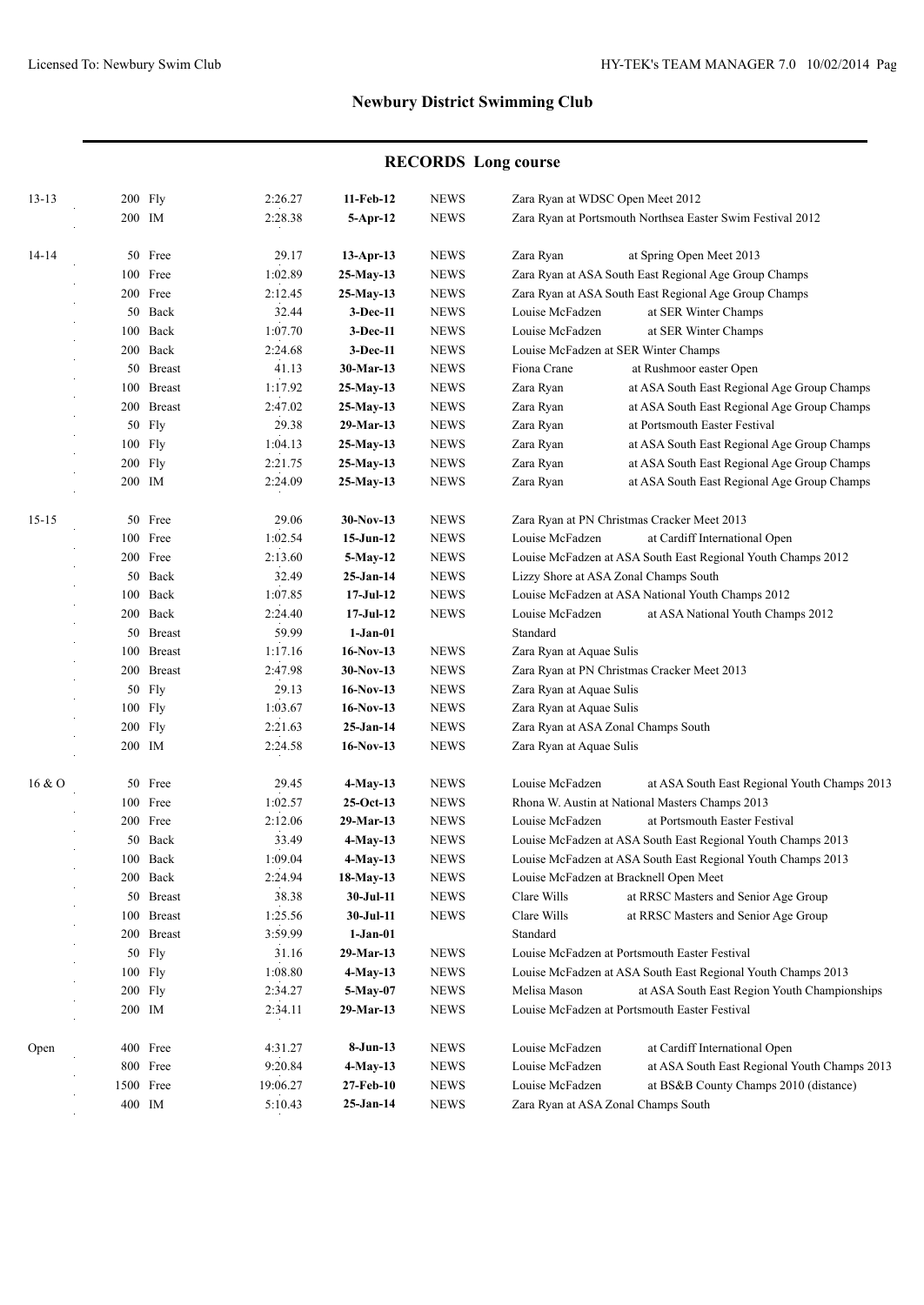# **RECORDS Long course**

### **LC Meters-Male**

| 10 & U    |     | 50 Free       | 33.04   | 21-May-11       | <b>NEWS</b> | Jack R. Tucker at Bracknell Open                         |                                                          |  |
|-----------|-----|---------------|---------|-----------------|-------------|----------------------------------------------------------|----------------------------------------------------------|--|
|           |     | 100 Free      | 1:15.44 | 18-May-13       | <b>NEWS</b> | Luca Vicaria                                             | at Bracknell Open Meet                                   |  |
|           |     | 200 Free      | 2:44.31 | 18-May-13       | <b>NEWS</b> | Luca Vicaria                                             | at Bracknell Open Meet                                   |  |
|           | 50  | Back          | 42.10   | 30-Mar-13       | <b>NEWS</b> | Ellis Dixon                                              | at Rushmoor easter Open                                  |  |
|           | 100 | Back          | 1:26.04 | 21-May-11       | <b>NEWS</b> | Jack R. Tucker at Bracknell Open                         |                                                          |  |
|           |     | 200 Back      | 3:26.86 | 30-Mar-13       | <b>NEWS</b> | Warwick Buckland                                         | at Rushmoor easter Open                                  |  |
|           |     | 50 Breast     | 44.45   | $30-Mar-13$     | <b>NEWS</b> | Ellis Dixon                                              | at Rushmoor easter Open                                  |  |
|           |     | 100 Breast    | 1:37.38 | 30-May-09       | <b>NEWS</b> |                                                          | James McFadzen at SER Age Group Champs                   |  |
|           |     | 200 Breast    | 3:20.49 | 30-May-09       | <b>NEWS</b> |                                                          | James McFadzen at SER Age Group Champs                   |  |
|           |     | 50 Fly        | 45.04   | 31-Mar-12       | <b>NEWS</b> | Jordan F. Hobbs                                          | at Bracknell L3                                          |  |
|           |     | 100 Fly       | 1:59.99 | $1-Jan-01$      |             | Standard                                                 |                                                          |  |
|           |     | 200 Fly       | 3:59.99 | $1-Jan-01$      |             | Standard                                                 |                                                          |  |
|           |     | 200 IM        | 3:27.85 | 14-Dec-07       | <b>NEWS</b> | Christopher Regan                                        | at Plymouth Leander LC Level 1 Open Meet                 |  |
| $11 - 11$ |     | 50 Free       | 32.16   | 31-Mar-12       | <b>NEWS</b> | Jack R. Tucker at Bracknell L3                           |                                                          |  |
|           |     | 100 Free      | 1:10.22 | 29-May-10       | <b>NEWS</b> |                                                          | James McFadzen at ASA SER Champs 2010                    |  |
|           |     | 200 Free      | 2:30.32 | 29-May-10       | <b>NEWS</b> |                                                          | James McFadzen at ASA SER Champs 2010                    |  |
|           |     | 50 Back       | 39.37   | 31-Mar-12       | <b>NEWS</b> | Jack R. Tucker                                           | at Bracknell L3                                          |  |
|           | 100 | Back          | 1:21.63 | $17-Apr-10$     | <b>NEWS</b> | James McFadzen at Crawley Spring Open Meet 2010          |                                                          |  |
|           |     | 200 Back      | 2:48.59 | $29-May-10$     | <b>NEWS</b> | James McFadzen at ASA SER Champs 2010                    |                                                          |  |
|           |     | 50 Breast     | 44.49   | $16$ -Jan- $10$ | <b>NEWS</b> | James McFadzen at Rushmoor Royals NY Open 2010           |                                                          |  |
|           | 100 | <b>Breast</b> | 1:23.22 | 26-May-12       | <b>NEWS</b> | Ben Hutchins at ASA South East Age Group Champs 2012     |                                                          |  |
|           | 200 | <b>Breast</b> | 3:00.25 | 26-May-12       | <b>NEWS</b> |                                                          | Ben Hutchins at ASA South East Age Group Champs 2012     |  |
|           | 50  | Fly           | 39.02   | 31-Mar-12       | <b>NEWS</b> | Jack R. Tucker                                           | at Bracknell L3                                          |  |
|           | 100 | <b>Fly</b>    | 1:24.79 | $30-Nov-13$     | <b>NEWS</b> |                                                          | Luca Vicaria at PN Christmas Cracker Meet 2013           |  |
|           |     | $200$ Fly     | 3:26.43 | 17-May-08       | <b>NEWS</b> | Jafer Shah                                               | at Bracknell Open Meet 2008                              |  |
|           |     | 200 IM        | 2:59.11 | $21-Apr-12$     | <b>NEWS</b> |                                                          | Jack R. Tucker at Crawley Spring Open Meet 2012          |  |
| $12 - 12$ | 50  | Free          | 29.35   | 18-May-13       | <b>NEWS</b> | Jack R. Tucker                                           | at Bracknell Open Meet                                   |  |
|           |     | 100 Free      | 1:03.07 | 16-Feb-13       | <b>NEWS</b> | Ryan Sitton at Wycombe Open 2013                         |                                                          |  |
|           |     | 200 Free      | 2:22.03 | 16-Feb-13       | <b>NEWS</b> | Ryan Sitton at Wycombe Open 2013                         |                                                          |  |
|           |     | 50 Back       | 34.72   | 16-Feb-13       | <b>NEWS</b> | Ryan Sitton                                              | at Wycombe Open 2013                                     |  |
|           | 100 | Back          | 1:10.57 | 7-May-11        | <b>NEWS</b> |                                                          | James McFadzen at BSBASA No Frills Meet                  |  |
|           |     | 200 Back      | 2:36.06 | $21-May-11$     | <b>NEWS</b> | James McFadzen at Bracknell Open                         |                                                          |  |
|           | 50  | <b>Breast</b> | 35.37   | 29-Mar-13       | <b>NEWS</b> | Ben Hutchins                                             | at Portsmouth Easter Festival                            |  |
|           | 100 | <b>Breast</b> | 1:16.13 | 25-May-13       | <b>NEWS</b> |                                                          | Ben Hutchins at ASA South East Regional Age Group Champs |  |
|           |     | 200 Breast    | 2:41.51 | 25-May-13       | <b>NEWS</b> | Ben Hutchins at ASA South East Regional Age Group Champs |                                                          |  |
|           |     | 50 Fly        | 36.26   | 12-Feb-11       | <b>NEWS</b> |                                                          | James McFadzen at WDSC Open Meet 2011                    |  |
|           |     | 100 Fly       | 1:16.91 | $6-May-06$      | <b>NEWS</b> | Aman Shah                                                | at BSB No Frills NQT Meet 2006                           |  |
|           |     | 200 Fly       | 3:59.99 | $1-Jan-01$      |             | Standard                                                 |                                                          |  |
|           |     | 200 IM        | 2:36.75 | $18-May-13$     | <b>NEWS</b> | Jack R. Tucker                                           | at Bracknell Open Meet                                   |  |
| $13-13$   |     | 50 Free       | 27.87   | $11-Jan-14$     | <b>NEWS</b> |                                                          | Ryan Sitton at PNSC New Year Level 1 Open Meet           |  |
|           |     | 100 Free      | 59.81   | $11-Jan-14$     | <b>NEWS</b> |                                                          | Ryan Sitton at PNSC New Year Level 1 Open Meet           |  |
|           |     | 200 Free      | 2:11.67 | 30-Nov-13       | <b>NEWS</b> |                                                          | Ryan Sitton at PN Christmas Cracker Meet 2013            |  |
|           |     | 50 Back       | 30.87   | $27-Oct-12$     | <b>NEWS</b> |                                                          | James McFadzen at Rushmoor Royals Open                   |  |
|           |     | 100 Back      | 1:04.52 | 15-Dec-12       | <b>NEWS</b> |                                                          | James McFadzen at PNSC Christmas Cracker meet 2012       |  |
|           |     | 200 Back      | 2:21.79 | $22-Jul-12$     | <b>NEWS</b> |                                                          | James McFadzen at ASA National Age Group Champs 2012     |  |
|           |     | 50 Breast     | 34.17   | $30-Nov-13$     | <b>NEWS</b> |                                                          | Ben Hutchins at PN Christmas Cracker Meet 2013           |  |
|           |     | 100 Breast    | 1:13.03 | $24-Jul-13$     | <b>NEWS</b> | Ben Hutchins                                             | at British Gas National Age Group Champs 2013            |  |
|           |     | 200 Breast    | 2:37.43 | $24-Jul-13$     | <b>NEWS</b> | Ben Hutchins                                             | at British Gas National Age Group Champs 2013            |  |
|           |     | 50 Fly        | 30.76   | 8-Feb-14        | <b>NEWS</b> | Ryan Sitton at Wycombe Levl 1 Open                       |                                                          |  |
|           |     | 100 Fly       | 1:59.99 | $1-Jan-01$      |             | Standard                                                 |                                                          |  |